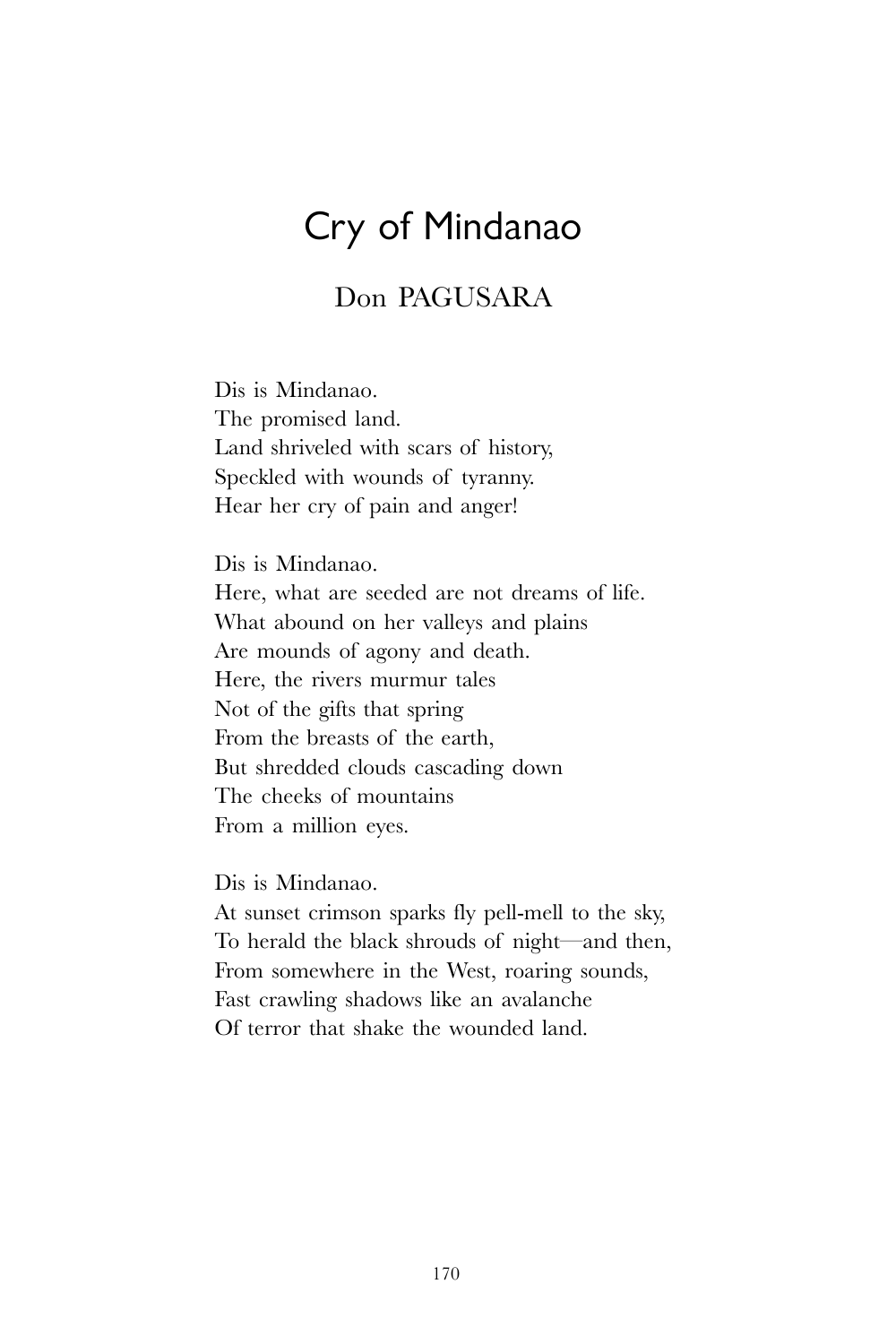Dis is Mindanao. No footmarks on the sand That have kissed your soles, nor lips Of leaves that have rubbed your skin Would recount the images of fear and pain You have witnessed and picturized. .. Here locked-up mouths are held sacred, Unuttered words are priced like gold.

Dis is Mindanao.

Unfathomed are the waters Of the lakes and rivers of her history. Don't gaze at your face on the surface Of brooks and rivulets smeared With bloodflows from the battlefields. Afloat are poison tears of hate and revenge! And don't try to sound the depths of her past Lyricised in the songs and poetry of the balyans, For your vision has been blurred by lies, History has lost its value in your eyes.

Dis is Mindanao.

You have, by the sway of your dream, By the long and far stretches of your eyes, Fathomed and owned wide spaces of her lands, Sliced her skin not by the blades of the plow But by ripping gunfires and grenade shrapnels. What utterances have you blown into the winds So that the wounds of history might heal? You have spewed flaming bits of lead Sowing untold miseries and deaths Upon the sons and daughters of the race, cradled In endless struggles for freedom, justice and peace.